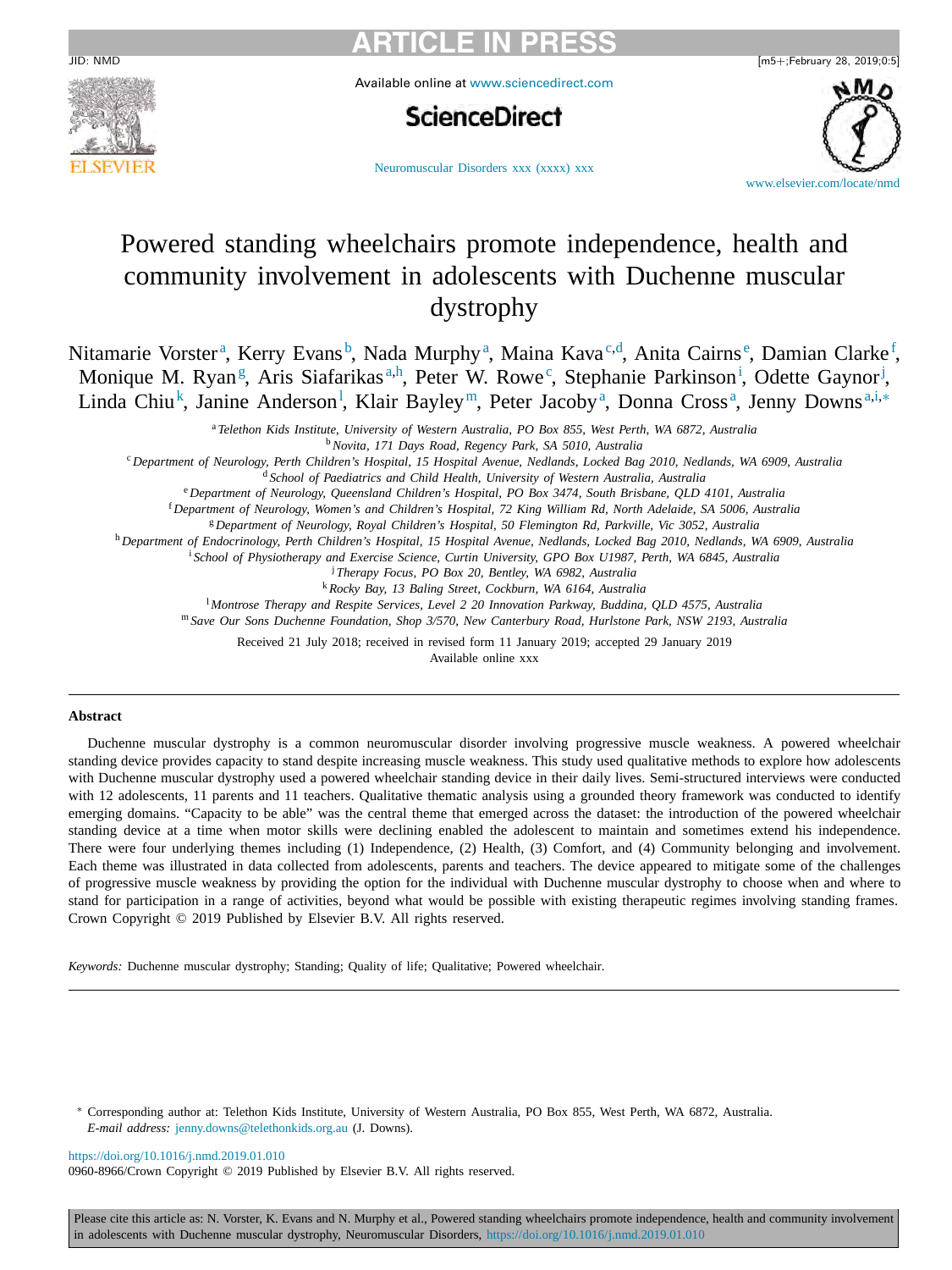## 2 *N. Vorster, K. Evans and N. Murphy et al./Neuromuscular Disorders xxx (xxxx) xxx*

## **1. Introduction**

Duchenne muscular dystrophy (DMD) is a common neuromuscular disorder occurring in approximately 1 in 5000 live male births [\[1\]](#page-8-0) and caused by a mutation on the dystrophin gene located on the X chromosome [\[2\].](#page-8-0) The dystrophin gene encodes the protein dystrophin, which is essential to healthy muscle growth and functioning. In its absence, muscles deteriorate and break down [\[3\].](#page-8-0) Health and functioning are subsequently compromised. Mobility becomes progressively more difficult with increased risk of musculoskeletal deformity [\[4\].](#page-8-0) Corticosteroids, which are the standard of care for DMD, contribute to lower bone density with long-term use [\[5\].](#page-8-0) Respiratory muscle weakness causes chronic respiratory insufficiency [\[6\].](#page-8-0) Pain and the risk of pressure areas due to limited movement are often underreported [\[7\].](#page-8-0)

Adolescence is typically characterised by increasing independence, the physical changes of puberty, and marked emotional and social development with increased propensity to mental health difficulties [\[8\].](#page-8-0) In DMD, loss of ambulation and increased dependence upon carers for many aspects of daily living coincides with adolescence and transition to secondary school. This is an emotionally difficult time and as their peers are gaining strength and independence, those with DMD are losing theirs. They must adapt to altered ways to functioning and participation in activities of personal importance including those with their peers [\[9\].](#page-8-0)

There is a general belief that assisted standing for individuals who have limited or no ability to walk is beneficial for physical health. Individuals with spinal cord injury have reported health benefits such as better bowel and bladder function, reduced spasticity and improved sleep [\[10,11\].](#page-8-0) In small numbers of non-ambulant children with cerebral palsy, standing regimens have been associated with increased hamstring length [\[12\].](#page-8-0) There has been scant consideration of the role of standing wheelchairs in promoting mental health. Standing frames and wheelchairs with standing function form part of recommended practice for individuals with DMD provided contractures are not too marked and the standing device is tolerable [\[13\].](#page-8-0) A Powered Wheelchair Standing Device (PWSD) allows standing within the powered wheelchair structure and provides opportunities for the individual to stand by controlling a joystick and without need for a transfer. There has been limited evaluation of the PWSD to date with one single subject design study investigating a standing regimen, ranging in duration from 1.3 to 3.3 h per week over six to 12 months, in four adolescent boys with DMD [\[14\].](#page-8-0) Three of the adolescents tolerated the standing regimen well, bone density remained unchanged and there were some increases in hip and knee flexor muscle length [\[14\].](#page-8-0)

PWSDs are increasingly being used by individuals with DMD but there has been no systematic evaluation of how the standing function of the PWSD is used by individuals with DMD for health, wellbeing and participation in social, educational and recreational activities. The aim of the current Table 1

Characteristics of the adolescents with Duchenne muscular dystrophy  $(n=12)$ .

|                                             | Number         |
|---------------------------------------------|----------------|
| Mobility level when received the PWSD       |                |
| Walking around the house without assistance | 4              |
| Walking around the house with help          | $\overline{c}$ |
| Walking a few steps with help               | 3              |
| Unable to walk                              | 3              |
| Mobility level at the time of interview     |                |
| Walking around the house without assistance | 4              |
| Walking around the house with help          | $\overline{c}$ |
| Walking a few steps with help               | 1              |
| Unable to walk                              | 5              |
| Use of night splints                        | 9              |
| Previous fracture                           | 6              |
| Medications                                 |                |
| Corticosteroids <sup>#</sup>                | 12             |
| Vitamin D supplement                        | 10             |
| Calcium supplement                          | 8              |
| <b>Bisphosphonates</b>                      | 4              |
| Daily pain                                  | 12             |
| Location of residence                       |                |
| Urban                                       | 11             |
| Rural                                       | 1              |

# 7 prescribed deflazacort, 5 prescribed prednisolone.

study was to explore the use of the PWSD in daily life in DMD using qualitative methods.

## **2. Participants and methods**

This qualitative study used semi-structured interviews to collect data. Data were collected from multiple sources including the adolescent with the PWSD, his parent and teacher to enable triangulation [\[15\].](#page-8-0) Each respondent provided informed consent to participate in the study.

## *2.1. Participants*

Twelve adolescents with a genetically-confirmed diagnosis of DMD were recruited once their therapists had recommended that they be provided with a PWSD (Levo C3; [www.levo.net.au\)](https://www.levo.net.au). At the time of recruitment, their mean (SD) age was 11.6 (2.2) years, EK score [\[16\]](#page-8-0) was 5.5 (2.8) and BMI was 25.0 (2.7). At recruitment, nine adolescents were in the late ambulatory phase and three were non-ambulant. At interview, 7 adolescents were still in the late ambulatory phase and 5 were non-ambulant, two losing the ability to walk after they had received the PWSD. All adolescents invited to participate in the interview were recruited. Other descriptive characteristics are presented in Table 1. Eleven parents were interviewed; each was the mother of an affected adolescent. Teachers were also recruited: 10 teachers and one education assistant were female and one teacher was male. One adolescent only used his PWSD at school being unable to transport the PWSD in the family car, but the remainder used the PWSD in home, school and community settings.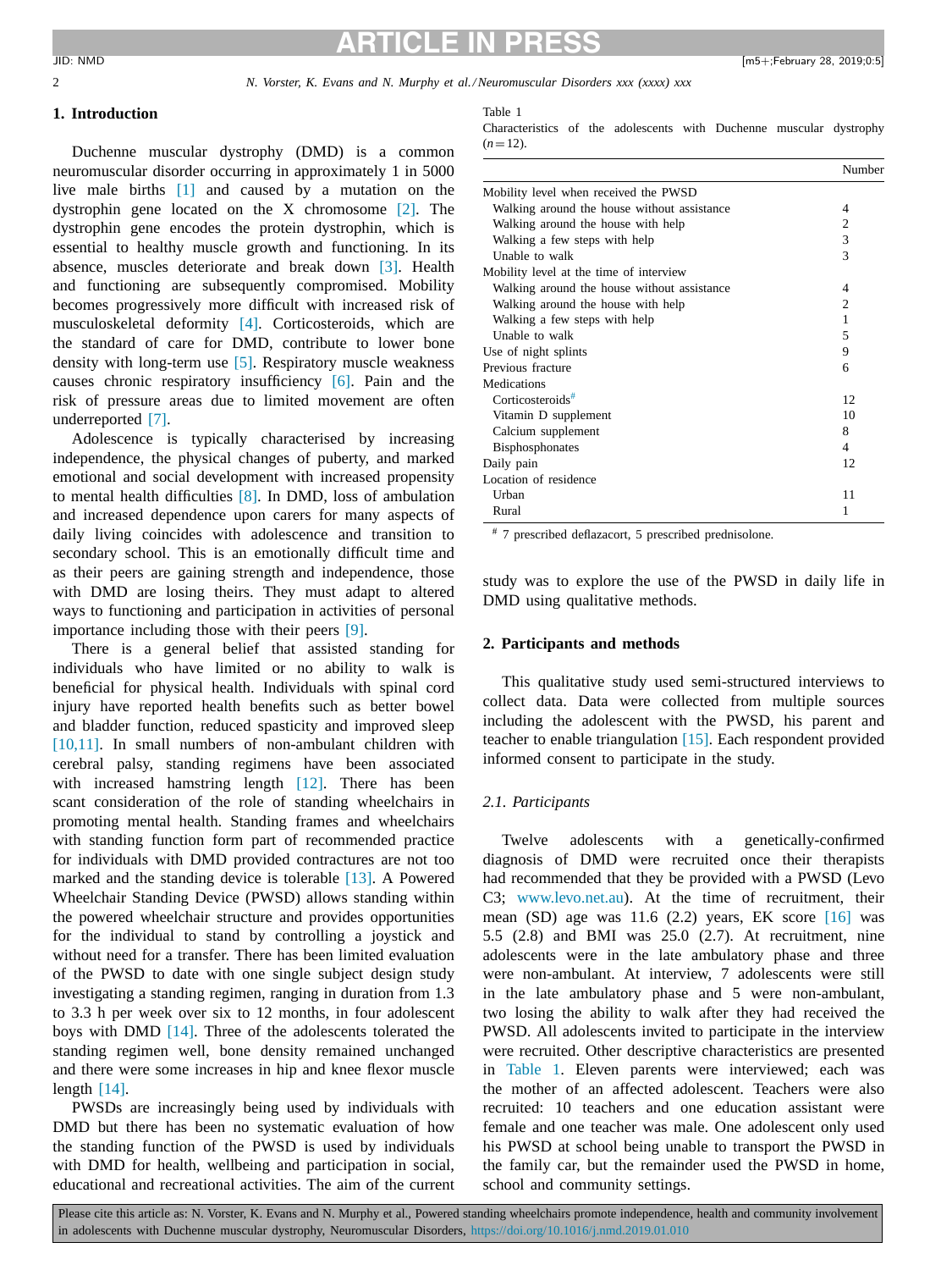## *N. Vorster, K. Evans and N. Murphy et al./Neuromuscular Disorders xxx (xxxx) xxx* 3

1. Has standing helped his body to stay

2. Has the PWSD affected how you supported him with personal care? 3. Has the PWSD affected what you son does at home and when going out?

*Probing questions*

flexible?

#### Table 2

Semi-structured stem and leaf telephone interview questions for the adolescents and their parent and teacher.

- *Core open-ended questions*
- 1. How did you/he feel when first using the PSWD?
- 2. How do you use/does he use the PSWD?
- 3. When things are going well in standing, what sorts of things are happening?
- 4. Have there been any problems with the PWSD?

5. Would you recommend a PWSD to another boy with Duchenne muscular dystrophy?

- Additional core questions for the adolescent Additional questions for the parent Additional questions for the teacher
- 1. How does your body feel during standing?
- 2. What do you do in standing at home?
- 3. What do you do in standing at school?
- 4. What do you do in standing with your friends?
- 5. What do you do in standing when you go out?
- 
- -

1. What was going on when this happened?

- 2. What would I see if I was there?
- 3. How do you know?

4. Why do you think that is?

5. How did you/he react?

## *2.2. Interviews*

Interviews were conducted between December 2015 and June 2018 by one researcher (NV) who is a physiotherapist with extensive neuromuscular expertise and not involved in the delivery of the participant's clinical care. Interviews were held individually over the telephone or face to face, taking approximately 20 min with the adolescents and 30 min for primary caregivers and teachers. Interviews were conducted a median of 8 months (range 4 to 5 months) after the adolescent received his PWSD. Within participants, the teacher interviews were conducted a median of 2 months (range 1 to 8 months) after the adolescent and parent interviews. With participant permission, the interviews were digitally recorded and then transcribed.

A semi-structured interview schedule was developed, informed by the International Classification of Functioning, Disability and Health (ICF) model of disability [\[17\].](#page-8-0) The questions included aspects of health, activities, and participation in the home, school and community, and were provided to the respondents prior to the interview. Adolescents were also asked about their reasons for and feelings about using the PWSD as well as any problems. Additional questions for primary caregivers and teachers asked for specific examples of behaviours that were observable to support their proxy report of the adolescent's satisfaction, enjoyment or problems (e.g. *"How do you know this?"*). Lastly, respondents were asked if they would recommend the chair to other individuals with DMD. The interview schedule is shown in Table 2.

Member checking was used to promote the accuracy of the information shared by participants, giving the opportunity to add information that was overlooked or to edit information. The transcribed interviews were provided to participants for member checking which was completed by nine (75%) of adolescents, eight (73%) of parents and five (50%) of teachers.

## *2.3. Data analysis*

A grounded theory approach was used where themes were fully informed by the data rather than any pre-existing theory or framework, enabling key themes to evolve naturally from the interview transcripts. Coding was subject to constant assessment and contrasting of different ideas and observations as new data were analysed [\[15\].](#page-8-0) To fully understand the dataset, transcripts were read and re-read by NM and NV and data were then coded using NVivo [\[18\].](#page-8-0) Themes of PWSD use as well as elements within the themes were ascertained. Three researchers (NM, NV, JD) reviewed and interpreted the themes and coding within the transcripts. Joint discussion was then used to establish a consensus of the primary themes and elements within themes.

## *2.4. Ethical considerations*

Ethical approval of this study was prospectively reviewed by the Human Research Ethics Committee at the Child and Adolescent Health Services, Western Australia (2015012EP); the Lady Cilento Children's Hospital, Queensland (HREC/16/QRCH/27); the Women's and Children's Hospital, South Australia (HREC/16/WCHN/103); the Royal Children's Hospital, Victoria (36372A); as well as Departments of Education in Western Australia, South Australia and Victoria, and local Catholic Education authorities in New South Wales and Queensland. Participants provided consent to participate in this study.

## **3. Results**

"Capacity to be able" was the central theme that emerged across the dataset. The introduction of the PWSD at a time when gross motor skills were declining enabled the adolescent to maintain and sometimes extend his independence. [Fig.](#page-3-0) 1 illustrates an adolescent participating independently in an

- 1. How has he participated in educational activities in standing?
- 2. Has being able to stand affected participation at school?
- 3. Did the PWSD affect the delivery of educational activities?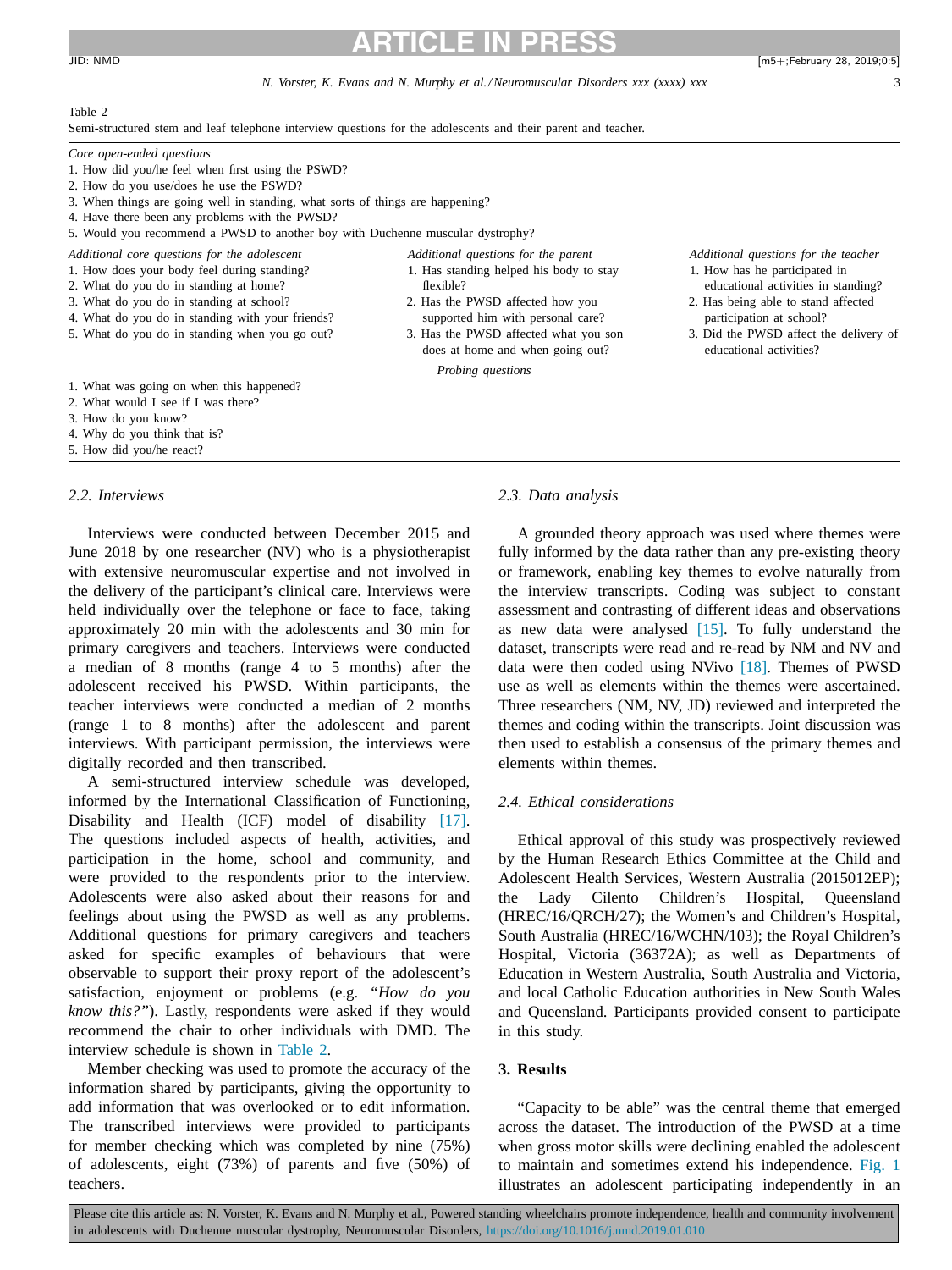## <span id="page-3-0"></span>4 *N. Vorster, K. Evans and N. Murphy et al./Neuromuscular Disorders xxx (xxxx) xxx*



Fig. 1. Adolescent using a PWSD to stand independently and access a community resource.

activity that required the standing position, similar to his peers. Four underlying themes emerged from this overarching notion: (1) Independence, (2) Health, (3) Comfort, and (4) Community belonging and involvement. These underlying themes were illustrated in data collected from adolescents, primary caregivers and teachers, described below with additional sample quotes shown in [Tables](#page-4-0) 3[–6.](#page-5-0)

## *3.1. Independence*

## *3.1.1. Independent actions*

The adolescents described being able to do things without having to ask for assistance. For example, they could choose when to stand or sit down again to adjust their comfort level, reach for objects, assist with domestic tasks such as cooking, help themselves to snacks or refreshments, or stand when purchasing goods in shops. One summed this up as life changing. *"It increased my independence because I am able to do more things on my own rather than getting other people to do it."*

Increased independence was similarly observed by parents who observed that this contributed positively to their son's self-esteem, reduced demands for their care including the need for manual lifting or hoisting, and as the adolescents themselves had described, facilitated an active contribution to domestic tasks. Teachers reported that the adolescents used the standing function to participate in classroom activities that were usually conducted in standing such as art classes and in the science laboratory. Abilities in standing included reaching independently for library books, collecting needed equipment, using smart boards and generally functioning more independently. Teachers observed that standing was associated with greater self-confidence and one teacher remarked that the individual's increased independence meant she had more time to teach.

## *3.1.2. Independence in personal care*

Some adolescents retained independence with some personal care tasks whereas other were fully dependent at the time of interview. Many made use of the standing function to use a bottle or toilet to pass urine but did not comment in detail. One adolescent said *"Yes, I use standing in the bathroom before I go to school to brush my teeth and do my hair"*.

Most parents and teachers provided greater detail regarding positive impacts on personal care activities. For one parent, the chair enabled *"great functional improvement"* because of her adolescent's capacity to pass urine into a bottle or toilet in standing and to reach for objects such as toothbrush. Two adolescents were independent for toileting as they could walk into the toilet whereas the others passed urine in standing whilst in the PWSD, although one parent reported that her son preferred not to use the standing function in this regard. When at school, five regularly used the standing function to pass urine and this was considered extremely valuable. Outings were also less problematic – *"And when we go out, I find the chair a lot easier. He doesn't have to go right up into standing position, even if he just stands up a little bit it is still easier…. That is much easier than doing it from a seated position."* Other personal care routines were generally faster, required less use of hoists and transfers, and faster toileting at school also meant less missed class time.

## *3.2. Health*

The standing wheelchair was perceived as contributing favourably to both physical and mental health.

## *3.2.1. Physical activity & wellbeing*

Increased opportunity for physical activities was not commonly reported by the adolescents although some used the chair to engage in activities such as Frisbee or simply stood to stretch their legs. One adolescent used the chair diligently for standing activities including extending his duration of standing to build his physical condition and enjoyed feeling that his breathing was easier in standing.

Parents were generally aware of the potential for the chair to support their son's physical health and observed better circulatory and digestive functioning. The PWSD supported regular stretching and skin pressure management. One parent observed that the standing function had helped her son recover physical condition after a serious bout of illness. In contrast,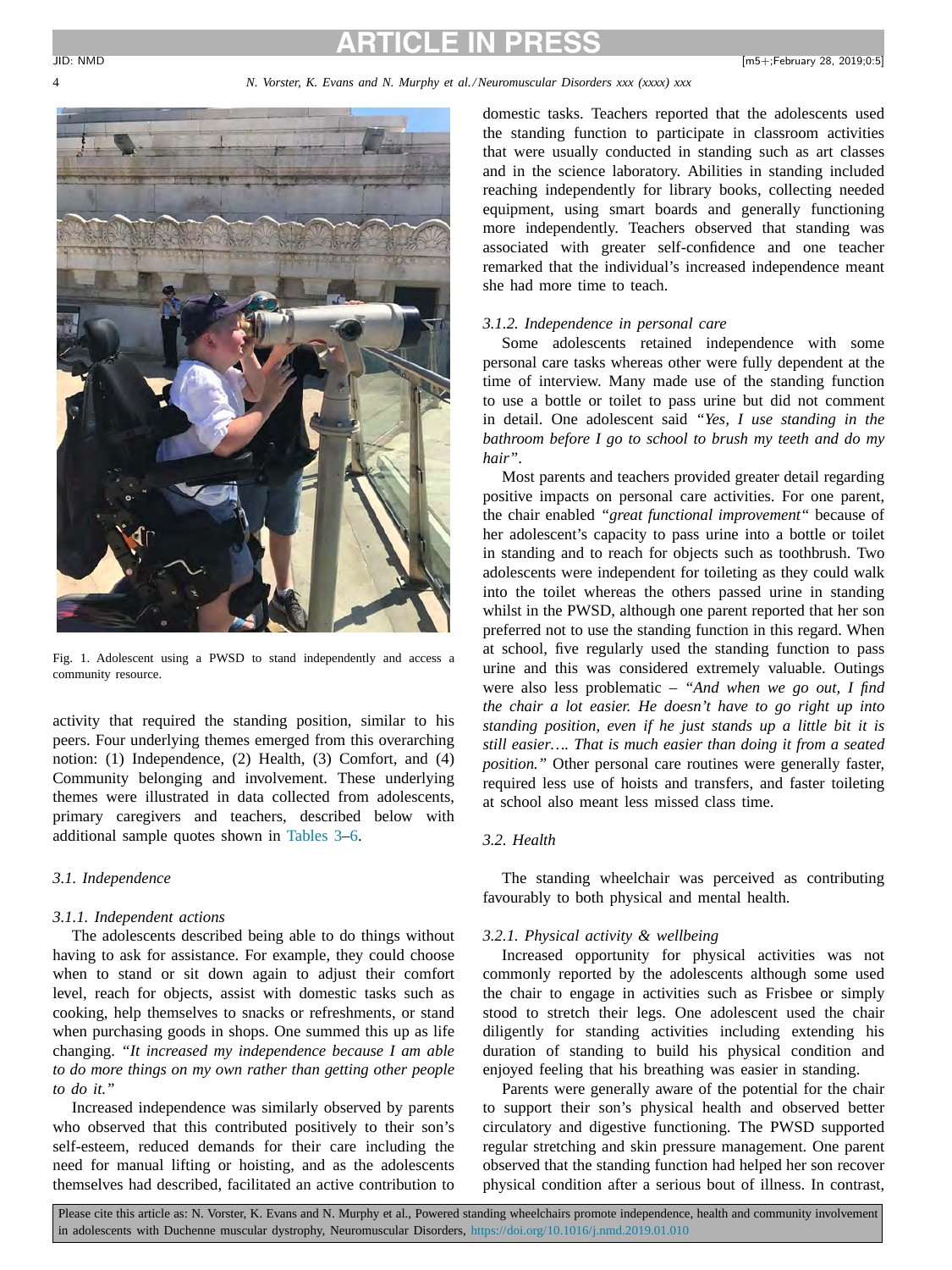## <span id="page-4-0"></span>Table 3

Sample quotes for the theme of independence, from the teenagers, their parents and teachers.

|                     | Physical activity and wellbeing                                                                                                                                                                                                                                                                                                                                                                                                                                      | Personal care                                                                                                                                                                                                                                                                                                                                                                                                                                                      |
|---------------------|----------------------------------------------------------------------------------------------------------------------------------------------------------------------------------------------------------------------------------------------------------------------------------------------------------------------------------------------------------------------------------------------------------------------------------------------------------------------|--------------------------------------------------------------------------------------------------------------------------------------------------------------------------------------------------------------------------------------------------------------------------------------------------------------------------------------------------------------------------------------------------------------------------------------------------------------------|
| Adolescent with DMD | "I was able to stand up and order my own ticket at the<br>counter. It is easier than having to get my friends to pay<br>for it and give me change or anything. So, I do that all<br>myself."                                                                                                                                                                                                                                                                         | "Yes, I use it in the bathroom before I go to school to<br>brush my teeth and do my hair."                                                                                                                                                                                                                                                                                                                                                                         |
|                     | "I can now reach higher places at home. Like one day mum<br>found me getting a packet of chips out of the cupboard."                                                                                                                                                                                                                                                                                                                                                 | "I used it a couple of times, standing up, to go to the<br>toilet. Not at home though. Outside."<br>"Standing to go to the toilet is great and very important<br>because it helps me to be independent at school."                                                                                                                                                                                                                                                 |
| Parent              | "So, as I said before it enabled him to reach higher places. I<br>found him getting chips out of the cupboard. Helping<br>himself to food which is great. I haven't actually asked<br>him to do anything like hang out washing but he could do<br>it if he was asked"<br>"The timing of the chair's arrival was good as he was going<br>off his feet, so it gave him the opportunity to continue with<br>the activities he was capable of when he was still walking, | "It was a lot easier using the urine bottle in standing as<br>no need to lift him. He is more independent with<br>dressing, adjusting his clothes and grooming. It is<br>easier as the chair is not as low and I do not have to<br>bend down low e.g.: brushing his teeth"<br>"Probably the main thing for us is the toileting. Definitely<br>being able to stand, he stands and uses a urine bottle.<br>That is definitely something that makes it a lot easier." |
| Teacher             | so maintained his independence."<br>"From an overall point of view it has been positive for him,<br>for his communication, for his social engagement,<br>participation in classroom and for him to have control and<br>choice over whether he is standing or sitting as what is the<br>most suitable for his circumstances at the time."                                                                                                                             | "When going to the toilet he is able to stand to urinate<br>into a bottle making it much easier as he does not have<br>to be transferred from a chair to the toilet seat".                                                                                                                                                                                                                                                                                         |
|                     | "It has improved and maintained his independence as he can<br>reach the chalk board, get equipment out of the cupboard<br>himself and work at different surfaces like all the other<br>kids."                                                                                                                                                                                                                                                                        | "It is also helping him to keep his independence with<br>toileting as the standing facility enables him to transfer<br>more easily to the toilet."                                                                                                                                                                                                                                                                                                                 |

#### Table 4

Sample quotes for the theme of health, from different teenagers, their parents and teachers.

|                     | Physical activity and wellbeing                                                                                                                                                                                              | Mental wellbeing                                                                                                                                                                                                                                                                                                                             |
|---------------------|------------------------------------------------------------------------------------------------------------------------------------------------------------------------------------------------------------------------------|----------------------------------------------------------------------------------------------------------------------------------------------------------------------------------------------------------------------------------------------------------------------------------------------------------------------------------------------|
| Adolescent with DMD | played games in standing with my iPad, reading and<br>watched TV and different things and moved around in my<br>chair."                                                                                                      | "I was happy that I was able to stand up easier whenever<br>I wanted and to be taller than I was before."                                                                                                                                                                                                                                    |
|                     | "It feels good to stand up and breathe as I get tired later in<br>the day. Then I feel "folded up" after sitting too long.<br>Standing helps me to stretch out around my chest and<br>abdomen and can breathe easier."       | "I felt a bit nervous and excited, and after about a year's<br>wait the "royal blue" coloured chair arrived in March<br>2015."                                                                                                                                                                                                               |
|                     |                                                                                                                                                                                                                              | "I do not like to do it in front of people."                                                                                                                                                                                                                                                                                                 |
| Parent              | "After a recent hospitalization with gastroenteritis he was<br>quite deconditioned and getting back in to the chair made<br>a really positive difference for him to recuperate faster."                                      | "His behavior is probably that frustration I guess. It is<br>probably the biggest thing. He doesn't get as frustrated<br>now because he has the independence to be able to do<br>what he wants to do."                                                                                                                                       |
|                     | "Yes, when we went outside and we were playing outside<br>and we had a few games. We messed around with the<br>cricket and tried to do cricket standing up. That was funny.<br>It was interesting and a fun for him to try." | "So I think for him that he his self-conscious enough<br>being in a wheelchair that he feels that he stands out. I<br>think for him, although we try to encourage him, he<br>doesn't want to stand out at school because he thinks it<br>makes him even more different."                                                                     |
| Teacher             | "During PE lessons, he is able to stand for activities like<br>table tennis, archery on a recent camp trip and activities<br>like golf. Normally there would be lots of activities that he<br>cannot participate in."        | "This was the first thing he did when he received his new<br>chair and it certainly brought a big smile to his face<br>and ours when we saw him standing to access these<br>books. This was something they did not even think<br>about and it was like him turning around and 'saying<br>look at me' I can reach the book on the top shelf." |
|                     | "Teachers could make a point of including some 'standing<br>time' for the whole class to stretch out ligaments and<br>internal organs for the student in the chair."                                                         | "I have talked straight out to him and he said he felt<br>embarrassed and does not like people looking at him.<br>He wants to blend in and in standing he feels he stands<br>out. He is not super tall, but thinks he is going to feel<br>that everybody is looking at him so that is going on<br>inside his head."                          |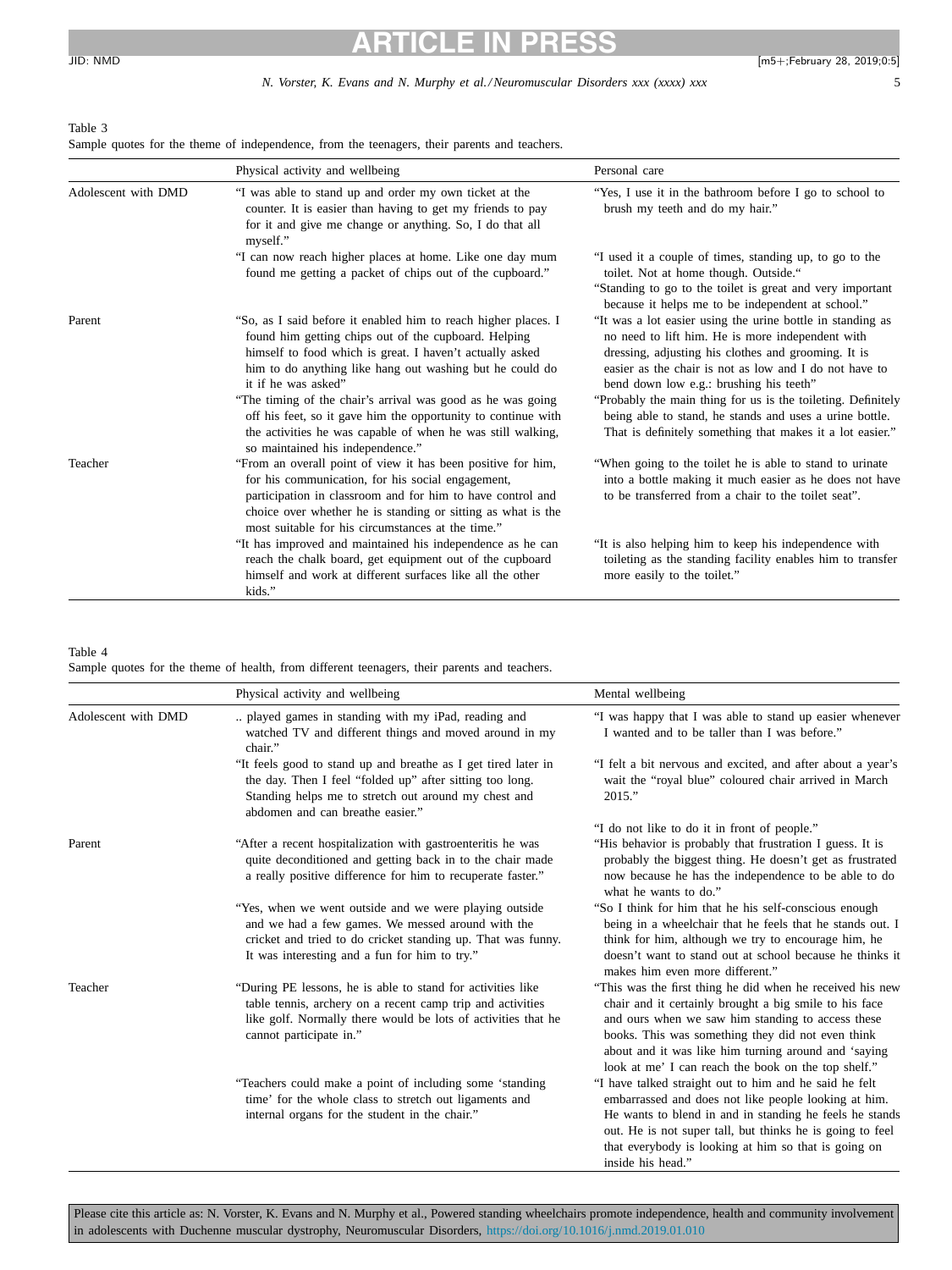6 *N. Vorster, K. Evans and N. Murphy et al./Neuromuscular Disorders xxx (xxxx) xxx*

## <span id="page-5-0"></span>**ARTICLE IN PRESS** JID: NMD [m5+;February 28, 2019;0:5]

## Table 5

| Sample quotes for the theme of comfort, from different teenagers, their parents and teachers. |  |  |  |  |  |  |
|-----------------------------------------------------------------------------------------------|--|--|--|--|--|--|
|-----------------------------------------------------------------------------------------------|--|--|--|--|--|--|

|                     | Managing comfort and fatigue                                                                                                                                                                                                                                                                 | Pain                                                                                                                                                                                                                                                                                                                                                                                                                                    |
|---------------------|----------------------------------------------------------------------------------------------------------------------------------------------------------------------------------------------------------------------------------------------------------------------------------------------|-----------------------------------------------------------------------------------------------------------------------------------------------------------------------------------------------------------------------------------------------------------------------------------------------------------------------------------------------------------------------------------------------------------------------------------------|
| Adolescent with DMD | "It is a positive in that I can readjust myself to get<br>comfortable, rest in the recline position, stretch and it is<br>easier with toileting."                                                                                                                                            | "It is easier to stand up and stretch my back a bit I<br>guess."                                                                                                                                                                                                                                                                                                                                                                        |
|                     |                                                                                                                                                                                                                                                                                              | "If I stand for too long, my feet hurt, that is to be<br>expected I think, but nothing that I didn't expect."                                                                                                                                                                                                                                                                                                                           |
| Parent              | "He has realized that on some days when he is really tired<br>and struggling he can still stand. He will lean a bit back<br>and still get a good stretch without being totally upright.<br>He lays down flatter and watches movies as well. Going<br>the other way is good for him as well." | "Yes, he does experience some tingling if he has been<br>standing for ten minutes or more. He tends to recline<br>himself back ever so slightly to take some of the<br>weight. That helps a little bit and he will still lower<br>back down again."<br>"He actually re-fractured his back about 6 months after<br>the original fracture. Just that being able to relieve pain<br>by just changing position was huge. But, no he has not |
| Teacher             | "He is physically more comfortable and able to work longer<br>before he fatigues."                                                                                                                                                                                                           | had pain from the chair."<br>"Yes, he lies back reclining in his chair when he is<br>uncomfortable. He at time moves armrests up or take<br>footrests off. Sometimes he goes up to almost standing<br>but not all the way up."                                                                                                                                                                                                          |
|                     | "So it conserves his energy and he is a very aware of that."                                                                                                                                                                                                                                 | "No occasionally there are the sore points that are on his<br>shins - he has said that it rubs a little bit."                                                                                                                                                                                                                                                                                                                           |

## Table 6

Sample quotes for the theme of community belonging and involvement, from different teenagers, their parents and teachers.

|                     | Community belonging and involvement                                                                                                                                                                                                                                                                                                                                                                                              |
|---------------------|----------------------------------------------------------------------------------------------------------------------------------------------------------------------------------------------------------------------------------------------------------------------------------------------------------------------------------------------------------------------------------------------------------------------------------|
| Adolescent with DMD | "We went to my year eleven semi-formal and I was able to stand up and talk to my friends. It is a lot easier in a party<br>situation otherwise I would not have been able to hear what any one was saying if I was sitting down."                                                                                                                                                                                                |
|                     | "Yes, sometimes my mom will get me to stand and help her with the cooking in the kitchen."                                                                                                                                                                                                                                                                                                                                       |
| Parent              | "I was amazed we turned up to this family function This is my family who he doesn't see very often. And the next<br>thing I hear my uncle came in saying: "He has just been standing up in front of everyone in his chair. He is showing<br>everybody what it can do. He is showing the headlight and this, and tilting it. He has explained everything to<br>everybody" and I am like "but he doesn't usually talk to people!". |
|                     | "He was able to interact with people in standing during shopping, ordering at a counter etc. He was able to participate in<br>school activities in standing face to face e.g. Speech giving, performing in the Easter play."                                                                                                                                                                                                     |
| Teacher             | "Yes, it is absolutely positive and it is not only good for him but it is good for the other boys as well. It just takes a<br>barrier away really. Everyone doesn't have to think about whether I should be sitting down or standing up or what's<br>comfortable. You know how he can adapt his circumstances to suit the social circumstances so therefore he is in control."                                                   |
|                     | "He could go outside throw a ball around and shooting hoops in standing at the same eye level as the other students or                                                                                                                                                                                                                                                                                                           |
|                     | playing games in the library/class room having the ability to do it in standing as the other students."                                                                                                                                                                                                                                                                                                                          |

another parent observed that her son did not enjoy stretching in his chair when standing.

At school, most adolescents stood when participating in physical education activities such as table tennis, archery and golf although others showed very little interest in sport. One teacher was proactive and created opportunities for her student to stand during the classroom schedule, hoping it would lead to him *"stretching ligaments and [reducing pressure on] internal organs"*.

## *3.2.2. Emotional wellbeing*

Most adolescents said they had felt happy or excited when receiving the chair and enjoyed doing things without seeking help from others. Some adolescents reported specific experiences that for them had felt extremely special. These included being a part of a cheer squad, being able to go fast in the chair when standing, and being given special status in their peer group with affection and a nickname, *"Ironman"*.

In contrast three adolescents reported being self-conscious of standing in front of others and did not enjoy appearing different and being the centre of attention. One individual was nervous at first with the sensations that standing provoked but adapted to this with practice. Another worried about standing and did not adapt to feeling safe with practice over time.

Parents observed that the greater independence and capacity to be in control provided their son with more confidence and improved self-esteem. They observed their son to be happier and more content, more mature and selfconfident. Parents described fewer episodes of grumpiness, frustration and anger. However, they also reported negative emotions that were associated with the PWSD. Some parents observed their son as reluctant to draw attention to himself or being anxious about being knocked or knocked over in standing. Another parent reported that her son perceived the PWSD as a set-back - *"I am going to be in this for the rest of my life – this is the end of my walking"*.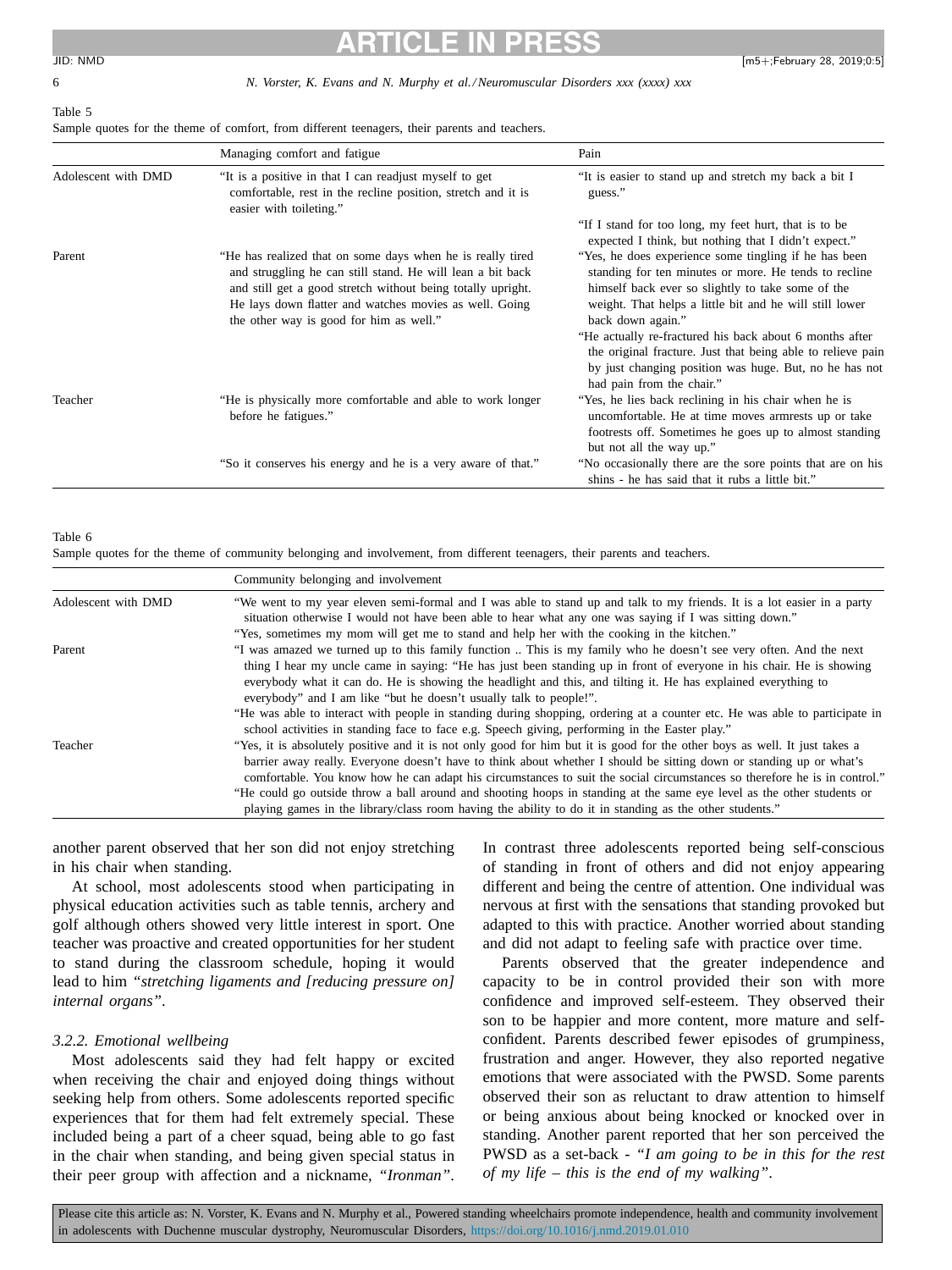### *N. Vorster, K. Evans and N. Murphy et al./Neuromuscular Disorders xxx (xxxx) xxx*

In the main, teachers observed that the adolescents became more confident as they needed less help from others and could access resources of their own accord. One boy was described as more proactive and spoke positively about his plans for his future. Some adolescents had a sense of pride in the chair and were happy to show others how it worked. Teachers also noted that for some adolescents, initial anxiety, apprehensiveness and embarrassment needed to be overcome. One teacher was aware that the introduction of the chair had been confronting for the individual with DMD, who was familiar with another student using a wheelchair fulltime because of a severe disability.

## *3.3. Comfort*

## *3.3.1. Management of comfort and fatigue*

Adjusting the chair independently meant that adolescents could manage their own comfort – *"It made my legs feel nice"* when standing. The tilt and recline function enabled the adolescent to lean back and recline whilst still "standing" to achieve stretch and comfort but working within available energy levels. This option was often used in the evenings.

Another parent described the processes of her son finding his own position of comfort as a series of position changes: *"In terms of getting comfortable, my son fidgets and you hear the beeps, you know he is up, he is down, and then forwards and backwards, and you know he is moving around a lot."* As another parent said, *"He is able to do a lot without tiring"* and this flexibility often resulted in fewer complaints about discomfort. Teachers also found adolescents would manage fatigue and discomfort in the classroom by adjusting the chair to a reclining position in both standing and sitting so that they did not tire as quickly during the school day.

#### *3.3.2. Pain*

Some adolescents said commencing use of the standing wheelchair had not been associated with any additional pain whereas others reported foot discomfort when first using the standing function, resolved by sitting and/or reducing the duration of standing. Knee pain was usually resolved with adjustments being made to the knee-pads and leg blocks, highlighting the importance of monitoring comfort levels particularly in the initial stages of use and as the adolescent grows. Varying tilt and chair height was also used to manage pain. *"He tends to recline himself back ever so slightly to take some of the weight. That helps a little bit and he can also lower back down again."*

Two of the individuals experienced fractures in the lumbar spine, each associated with steroid induced osteoporosis [\[19\].](#page-8-0) For one, *"being able to relieve pain by just changing position in the standing wheelchair was huge"* but for the other, any movement including using the standing function exacerbated his acute fracture pain.

## *3.4. Community belonging & involvement*

Another outcome was the capacity to stand during interactions and activities with peers, perceived by the adolescents as important for their sense of belonging to their peer group. Adolescents spoke of advantages to being at eye level with their friends, hearing conversations, being able to see more clearly, and feeling better able to cope in crowded situations. One boy stood when on an outing *"to increase my height to play sideshow alley games and see the shows better in a crowd"*. Another described how he used standing when joining in with activities with his friends: *"I stand up at lunchtime with my friends to talk to them easier. And we had a cheer off for Grade 12 s. When the Grade 12 s leave school, the Grade 11 s cheer them off and I had my chair alongside the other boys and put my arms around them. That was really good because I was front and centre and cheering with the group."*

Parents also observed that the standing function facilitated their son's communication with others and that better hearing was facilitated by being *"eye to eye"*. The boys mostly experienced a positive reaction from people who were interested in the chair. Following the school dance: *"After that evening he was talking about being able to hear the boys better in that party situation where there was music and excitement and noise, it was far better for him to be at their level. And psychologically very good for him to be equal to them or feel equal to them. Also to communicate and speak with his partner and to go out on to the dance floor and dance with her, out there, or to be able to go over and get them a drink. It made him feel less disabled I think".*

Teachers' observations also suggested that being able to stand had a positive impact on the boy's sense of wellbeing, fun and enjoyment, and being part of his peer groups. *"He was not in my class last year but he seemed to be lonely. Now he talks to a lot of people and is more independent getting himself around and join in with the kids".* Standing was used for both teaching and ceremonial activities at school. *"When students are asked to stand, he can also stand with the rest of his class. He was excited when he could stand for the National Anthem at assemblies".* School drama performances often took advantage of the capacity to stand. Some teachers also paid attention to helping the adolescent learn how to use his chair safely in crowds and to be aware of others around him.

## **4. Discussion**

Loss of walking imposes a substantial challenge on young adolescents with DMD. Adolescence, defined by the World Health Organisation as the period ranging from 10 to 19 years [\[20\],](#page-8-0) is a time of physical change with strong desire for independence and increased need for social relationships [\[21,22\].](#page-8-0) For most young people, this period is a healthy, happy experience, however for some it can be characterised by health, social and academic challenges. The quality of peer relationships is described as one of the strongest indicators of current and future psychological health in adolescents [\[23\].](#page-8-0) Our overall finding was that the PWSD intervention provided "capacity to be able" which mitigated some of the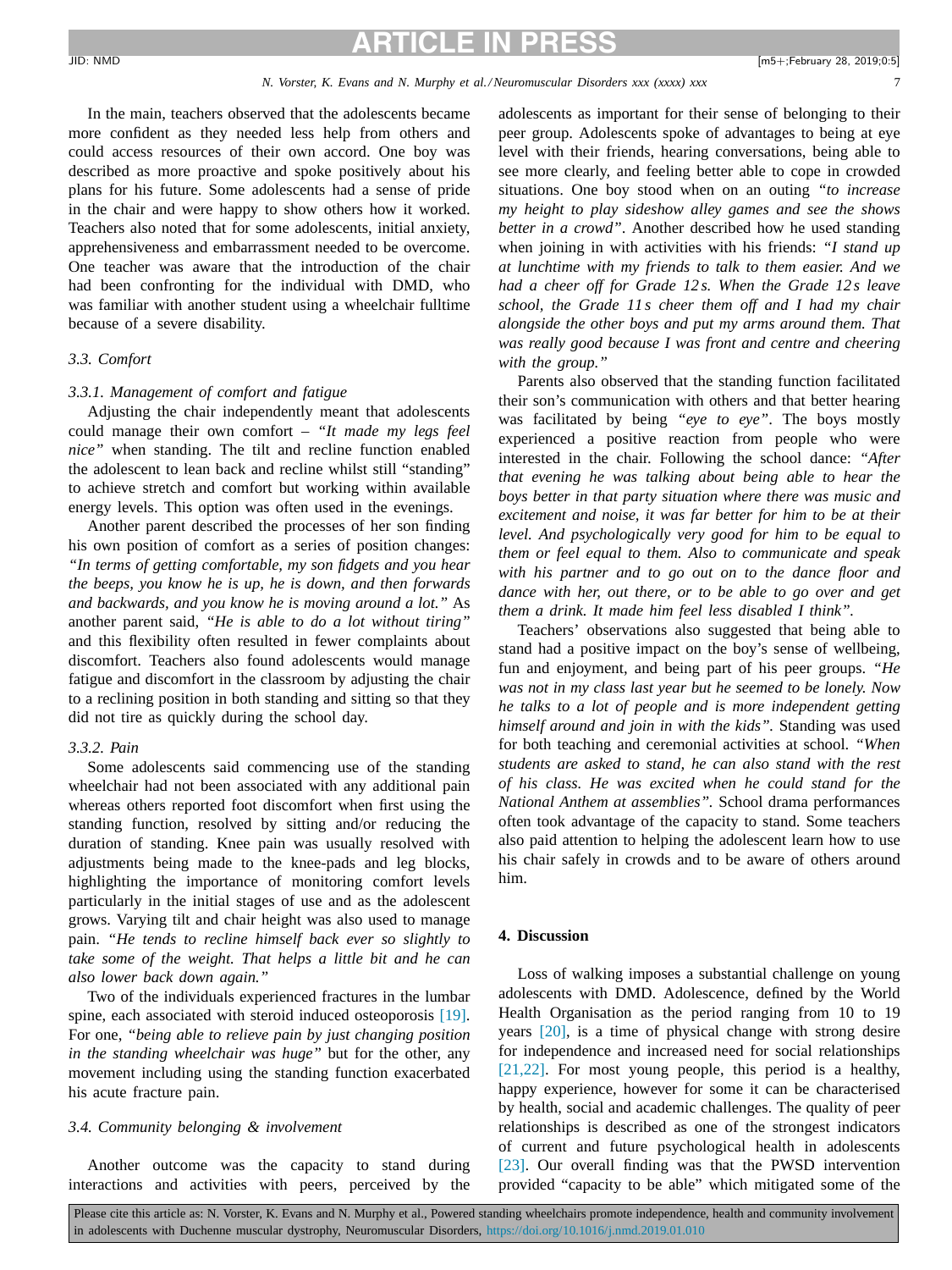### 8 *N. Vorster, K. Evans and N. Murphy et al./Neuromuscular Disorders xxx (xxxx) xxx*

multiple challenges for adolescents with DMD in achieving independence, mental and social wellbeing in their daily lives.

Adolescents with DMD need to be independent but simultaneously, there is increasing dependence on parents and carers because of progressive muscle weakness. The PWSD allowed continuing independence for daily tasks or components of daily tasks including providing the individual with control over the decision of when he wanted to stand. This is consistent with other studies, in which use of electronic aids such as controls for doors, lighting and computers was associated with greater independence and autonomy in persons with DMD [\[24\].](#page-8-0) The most oft-discussed personal care activity was using the standing function to pass urine. Urine flow and residual bladder volume in boys in early adolescence are similar whether voiding occurs in sitting or standing [\[25\].](#page-8-0) However, the opportunity to pass urine in standing appeared associated with other advantages. Whilst the standing function enabled some adolescents to manage toileting independently for longer, passing urine in standing was procedurally easier and faster for all. The adolescent felt more dignified and might be less likely to postpone voiding [\[26\]](#page-8-0) or experience incontinence [\[27\].](#page-8-0) The acceptance and utility of standing frames can be limited by the burden of transfers into the standing frame as the child becomes heavier. For caregivers, the standing function reduced the need for transfers that can be particularly difficult when in confined spaces in the community. It is possible that an additional benefit of the standing wheelchair could include protection of caregiver health and safety.

Physical activity is a continuum from sedentary behaviour to high intensity activities. Standing is considered a light physical activity in individuals with cerebral palsy [\[28\]](#page-8-0) but energy expenditure and cardiac effects of standing in DMD are not known. Participants reported sensations of stretching and sometimes easier breathing suggesting physiological effects but these also need to be quantified. Intertwined with healthy activity is comfort. Most children and adolescents with DMD experience frequent pain, especially in the back and legs [\[7,29\].](#page-8-0) Pain [\[4\]](#page-8-0) and fatigue [\[30\]](#page-9-0) align with loss of mobility and can detract from quality of life. Most adolescents in our sample used the PWSD to adjust their position both for comfort and to manage fatigue. The standing wheelchair provided opportunity for independent pain management whilst allowing fuller functioning and participation and could be considered an adjunct to pharmaceutical pain management methods. Further research is necessary to quantify these parameters also.

Many mental health problems such as depression, anxiety and stress emerge during adolescence [\[8,31\]](#page-8-0) and place young people at an increased risk for social and health difficulties that can persist into adulthood [\[32\].](#page-9-0) Emotional wellbeing appears particularly vulnerable in younger adolescents with DMD as walking becomes more limited [\[33\].](#page-9-0) Notably, some parents reported their son's improved mood associated with his greater autonomy when performing tasks such as finding his own snacks in the pantry cupboard, purchasing a ticket to the theatre, or better quality participation during special experiences such as the school ball. This is in keeping with the notion of Disability Paradox where severe impairment is not necessarily associated with poor quality of life [\[34\],](#page-9-0) provided the activity and participation restrictions can be avoided or moderated by appropriate contextual interventions [\[35\].](#page-9-0) For the adolescents in our study, intervening with the PWSD enabled more autonomous participation in physical, social and educational activities considered important to the adolescents and appeared associated with strong emotional wellbeing.

Mental health and social wellbeing are also intertwined. Developmentally, adolescents typically shift from a reliance on parents to a reliance on peers [\[36\]](#page-9-0) with peer support needed for their development of social and emotional health [\[37,38\].](#page-9-0) Effective social interactions and social competence including within the school environment allows for the development of peer and adult relationships [\[39\],](#page-9-0) and are among the most important determinants of mental wellbeing [\[40\].](#page-9-0) Whilst some adolescents were extremely self-conscious of standing, most reported that the capacity to stand at their choosing was useful in social settings with family and their peers at school, who in return responded positively. The role of the PWSD in supporting the boy's transition from primary to secondary school is an important topic for future research.

Respondents also reported key messages for the professionals involved in planning and supporting PWSD use. Training programs need to take into account the temperaments and needs of individuals and assist those who were inclined to be self-conscious in using the standing option, including early practice with the PWSD to allow for the boy, his parents and teachers to become comfortable and adept with its use. Individuals who received the PWSD after they became nonambulatory appeared to derive less benefit, possibly because they were more self-conscious and less comfortable standing after a period of no upright activity. Some suggested that the PWSD should have been introduced for standing and fatigue management prior to loss of walking, as indicated by motor assessments [\[41\].](#page-9-0) Timely ongoing surveillance of the fit of the PWSD and need for modifications to accommodate growth was also essential to avoid the frustrations and possible loss of ability to stand after long breaks.

We achieved a 100% recruitment fraction and thematic saturation, suggesting that we had captured all relevant themes for this topic. Themes were derived from the adolescents, parent and teacher experiences and were consistent, the multiple perspectives providing a form of triangulation. We acknowledge that this qualitative study reports lived experiences and cannot quantify the perceived effects, and that our time frame of assessment was limited to (on average) eight months of PWSD use. Collection of qualitative data in response to PWSD use over a longer time frame is an important future study, as is the collection of data to quantify associations with physical and mental health, the transition from primary to secondary school, and quality of life. There are many issues regarding PWSD use in DMD where evidence is poor including how to determine eligibility and we are currently planning this research. Building the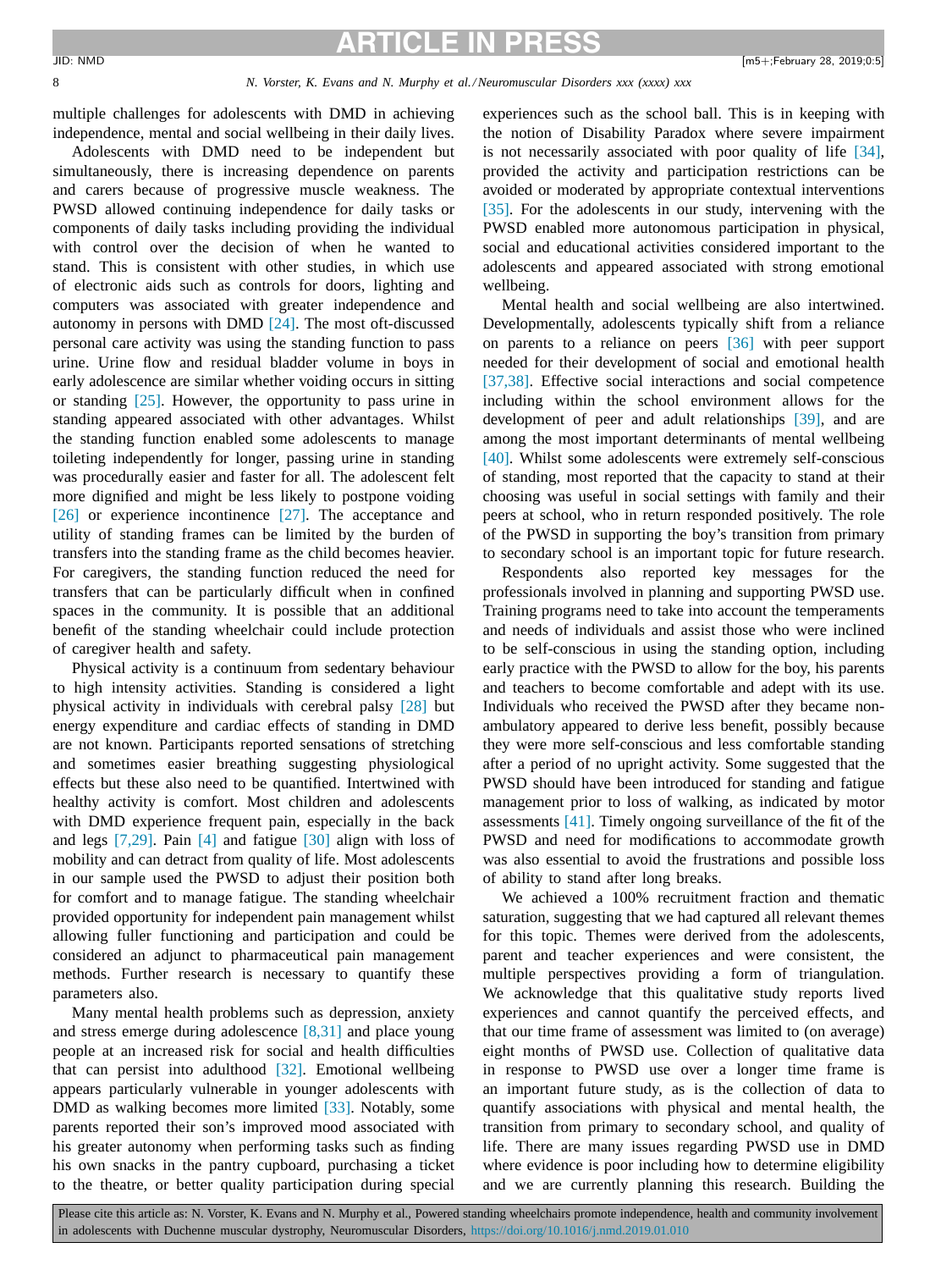*N. Vorster, K. Evans and N. Murphy et al./Neuromuscular Disorders xxx (xxxx) xxx* 9

<span id="page-8-0"></span>evidence base for PWSD use is a critical task to enable appropriate accessibility to those with need.

Our qualitative data suggests that the PWSD supported the capacity of most of the adolescents to participate in a range of meaningful activities with greater autonomy, despite the progression of their disease, beyond what would be possible with existing therapeutic regimes involving standing frames. As is the case for their peers in the general population, it would seem reasonable and necessary for adolescents with DMD to experience the independence and participation in daily life afforded by having the option of choosing when and where to stand, after they are unable to walk.

## **Acknowledgements**

The authors would like to thank all the adolescents, parents and teachers who participated in the interviews and who shared their thoughts and time with us. The study was funded by the Save Our Sons Duchenne Foundation and we acknowledge their interest in supporting the quality of life of individuals with Duchenne muscular dystrophy.

#### **Funding source**

This study was funded by Save Our Sons Duchenne Foundation, Australia. One author (KB) is the Executive officer of Clinical Care and Advocacy at the funding body and she contributed to review of the manuscript from a family perspective. However, the funding source had no involvement in the study design; collection, analysis and interpretation of data; or the decision to submit the manuscript for publication. We also acknowledge funding support from a Department of Health Western Australia Merit Award.

### **Supplementary materials**

Supplementary material associated with this article can be found, in the online version, at [doi:10.1016/j.nmd.2019.01.](https://doi.org/10.1016/j.nmd.2019.01.010) 010.

## **References**

- [1] [Mah](http://refhub.elsevier.com/S0960-8966(18)31024-1/sbref0001) JK, [Korngut](http://refhub.elsevier.com/S0960-8966(18)31024-1/sbref0001) L, [Dykeman](http://refhub.elsevier.com/S0960-8966(18)31024-1/sbref0001) J, [Day](http://refhub.elsevier.com/S0960-8966(18)31024-1/sbref0001) L, [Pringsheim](http://refhub.elsevier.com/S0960-8966(18)31024-1/sbref0001) T, [Jette](http://refhub.elsevier.com/S0960-8966(18)31024-1/sbref0001) N. A systematic review and meta-analysis on the epidemiology of Duchenne and Becker muscular dystrophy. Neuromuscul Disord [2014;24:482–91.](http://refhub.elsevier.com/S0960-8966(18)31024-1/sbref0001)
- [2] [Aartsma-Rus](http://refhub.elsevier.com/S0960-8966(18)31024-1/sbref0002) A, [Ginjaar](http://refhub.elsevier.com/S0960-8966(18)31024-1/sbref0002) IB, [Bushby](http://refhub.elsevier.com/S0960-8966(18)31024-1/sbref0002) K. The importance of genetic diagnosis for Duchenne muscular dystrophy. J Med Genet [2016;53:145–51.](http://refhub.elsevier.com/S0960-8966(18)31024-1/sbref0002)
- [3] [Bushby](http://refhub.elsevier.com/S0960-8966(18)31024-1/sbref0003) K, [Finkel](http://refhub.elsevier.com/S0960-8966(18)31024-1/sbref0003) R, [Birnkrant](http://refhub.elsevier.com/S0960-8966(18)31024-1/sbref0003) D, [Case](http://refhub.elsevier.com/S0960-8966(18)31024-1/sbref0003) L, [Clemens](http://refhub.elsevier.com/S0960-8966(18)31024-1/sbref0003) P, [Cripe](http://refhub.elsevier.com/S0960-8966(18)31024-1/sbref0003) L, et [al.](http://refhub.elsevier.com/S0960-8966(18)31024-1/sbref0003) Diagnosis and management of Duchenne muscular dystrophy, part 1: diagnosis, and [pharmacological](http://refhub.elsevier.com/S0960-8966(18)31024-1/sbref0003) and psychosocial management. Lancet Neurol 2010;9:77–93.
- [4] [Bushby](http://refhub.elsevier.com/S0960-8966(18)31024-1/sbref0004) K, [Finkel](http://refhub.elsevier.com/S0960-8966(18)31024-1/sbref0004) R, [Birnkrant](http://refhub.elsevier.com/S0960-8966(18)31024-1/sbref0004) D, [Case](http://refhub.elsevier.com/S0960-8966(18)31024-1/sbref0004) L, [Clemens](http://refhub.elsevier.com/S0960-8966(18)31024-1/sbref0004) P, [Cripe](http://refhub.elsevier.com/S0960-8966(18)31024-1/sbref0004) L, et [al.](http://refhub.elsevier.com/S0960-8966(18)31024-1/sbref0004) Diagnosis and management of Duchenne muscular dystrophy, part 2: implementation of [multidisciplinary](http://refhub.elsevier.com/S0960-8966(18)31024-1/sbref0004) care. Lancet Neurol 2010;9:177–89.
- [5] [Mayo](http://refhub.elsevier.com/S0960-8966(18)31024-1/sbref0005) AL, [Craven](http://refhub.elsevier.com/S0960-8966(18)31024-1/sbref0005) BC, [McAdam](http://refhub.elsevier.com/S0960-8966(18)31024-1/sbref0005) LC, [Biggar](http://refhub.elsevier.com/S0960-8966(18)31024-1/sbref0005) WD. Bone health in boys with Duchenne muscular dystrophy on long-term daily deflazacort therapy. Neuromuscul Disord [2012;22:1040–5.](http://refhub.elsevier.com/S0960-8966(18)31024-1/sbref0005)
- [6] [Birnkrant](http://refhub.elsevier.com/S0960-8966(18)31024-1/sbref0006) DJ, [Bushby](http://refhub.elsevier.com/S0960-8966(18)31024-1/sbref0006) KMD, [Amin](http://refhub.elsevier.com/S0960-8966(18)31024-1/sbref0006) RS, [Bach](http://refhub.elsevier.com/S0960-8966(18)31024-1/sbref0006) JR, [Benditt](http://refhub.elsevier.com/S0960-8966(18)31024-1/sbref0006) JO, [Eagle](http://refhub.elsevier.com/S0960-8966(18)31024-1/sbref0006) M, et [al.](http://refhub.elsevier.com/S0960-8966(18)31024-1/sbref0006) The respiratory management of patients with Duchenne muscular dystrophy: a DMD care considerations working group specialty article. Pediatr Pulmonol [2010;45:739–48.](http://refhub.elsevier.com/S0960-8966(18)31024-1/sbref0006)
- [7] [Zebracki](http://refhub.elsevier.com/S0960-8966(18)31024-1/sbref0007) K, [Drotar](http://refhub.elsevier.com/S0960-8966(18)31024-1/sbref0007) D. Pain and activity limitations in children with Duchenne or Becker muscular dystrophy. Dev Med Child Neurol [2008;50:546–52.](http://refhub.elsevier.com/S0960-8966(18)31024-1/sbref0007)
- [8] [Patton](http://refhub.elsevier.com/S0960-8966(18)31024-1/sbref0008) GC, [Viner](http://refhub.elsevier.com/S0960-8966(18)31024-1/sbref0008) R. Pubertal transitions in health. Lancet [2007;369:1130–9.](http://refhub.elsevier.com/S0960-8966(18)31024-1/sbref0008)
- [9] [Bendixen](http://refhub.elsevier.com/S0960-8966(18)31024-1/sbref0009) RM, [Senesac](http://refhub.elsevier.com/S0960-8966(18)31024-1/sbref0009) C, [Lott](http://refhub.elsevier.com/S0960-8966(18)31024-1/sbref0009) DJ, [Vandenborne](http://refhub.elsevier.com/S0960-8966(18)31024-1/sbref0009) K. Participation and quality of life in children with Duchenne muscular dystrophy using the international classification of functioning, disability, and health. Health Qual Life Outcomes 2012;10:43.
- [10] [Dunn](http://refhub.elsevier.com/S0960-8966(18)31024-1/sbref0010) RB, [Walter](http://refhub.elsevier.com/S0960-8966(18)31024-1/sbref0010) JS, [Lucero](http://refhub.elsevier.com/S0960-8966(18)31024-1/sbref0010) Y, [Weaver](http://refhub.elsevier.com/S0960-8966(18)31024-1/sbref0010) F, [Langbein](http://refhub.elsevier.com/S0960-8966(18)31024-1/sbref0010) E, [Fehr](http://refhub.elsevier.com/S0960-8966(18)31024-1/sbref0010) L, et [al.](http://refhub.elsevier.com/S0960-8966(18)31024-1/sbref0010) Follow-up assessment of standing mobility device users. Assist Technol [1998;10:84–93.](http://refhub.elsevier.com/S0960-8966(18)31024-1/sbref0010)
- [11] [Eng](http://refhub.elsevier.com/S0960-8966(18)31024-1/sbref0011) JJ, [Levins](http://refhub.elsevier.com/S0960-8966(18)31024-1/sbref0011) SM, [Townson](http://refhub.elsevier.com/S0960-8966(18)31024-1/sbref0011) AF, [Mah-Jones](http://refhub.elsevier.com/S0960-8966(18)31024-1/sbref0011) D, [Bremner](http://refhub.elsevier.com/S0960-8966(18)31024-1/sbref0011) J, [Huston](http://refhub.elsevier.com/S0960-8966(18)31024-1/sbref0011) G. Use of prolonged standing for individuals with spinal cord injuries. Phys Ther [2001;81:1392–9.](http://refhub.elsevier.com/S0960-8966(18)31024-1/sbref0011)
- [12] [Gibson](http://refhub.elsevier.com/S0960-8966(18)31024-1/sbref0012) SK, [Sprod](http://refhub.elsevier.com/S0960-8966(18)31024-1/sbref0012) JA, [Maher](http://refhub.elsevier.com/S0960-8966(18)31024-1/sbref0012) CA. The use of standing frames for contracture management for nonmobile children with cerebral palsy. Int J Rehabil Res [2009;32:316–23.](http://refhub.elsevier.com/S0960-8966(18)31024-1/sbref0012)
- [13] [Birnkrant](http://refhub.elsevier.com/S0960-8966(18)31024-1/sbref0013) DJ, [Bushby](http://refhub.elsevier.com/S0960-8966(18)31024-1/sbref0013) K, [Bann](http://refhub.elsevier.com/S0960-8966(18)31024-1/sbref0013) CM, [Alman](http://refhub.elsevier.com/S0960-8966(18)31024-1/sbref0013) BA, [Apkon](http://refhub.elsevier.com/S0960-8966(18)31024-1/sbref0013) SD, [Blackwell](http://refhub.elsevier.com/S0960-8966(18)31024-1/sbref0013) A, et [al.](http://refhub.elsevier.com/S0960-8966(18)31024-1/sbref0013) Diagnosis and management of Duchenne muscular dystrophy, part 2: respiratory, cardiac, bone health, and orthopaedic management. Lancet Neurol [2018;17:347–61.](http://refhub.elsevier.com/S0960-8966(18)31024-1/sbref0013)
- [14] [Townsend](http://refhub.elsevier.com/S0960-8966(18)31024-1/sbref0014) EL, [Bibeau](http://refhub.elsevier.com/S0960-8966(18)31024-1/sbref0014) C, [Holmes](http://refhub.elsevier.com/S0960-8966(18)31024-1/sbref0014) TM. Supported standing in boys with Duchenne muscular dystrophy. Pediatr Phys Ther [2016;28:320–9.](http://refhub.elsevier.com/S0960-8966(18)31024-1/sbref0014)
- [15] [Liamputtong](http://refhub.elsevier.com/S0960-8966(18)31024-1/sbref0015) P. Qualitative research methods. 3rd ed. Melbourne: Oxford University Press; 2009.
- [16] [Steffensen](http://refhub.elsevier.com/S0960-8966(18)31024-1/sbref0016) B, [Hyde](http://refhub.elsevier.com/S0960-8966(18)31024-1/sbref0016) S, [Lyager](http://refhub.elsevier.com/S0960-8966(18)31024-1/sbref0016) S, [Mattsson](http://refhub.elsevier.com/S0960-8966(18)31024-1/sbref0016) E. Validity of the EK scale: a functional assessment of [non-ambulatory](http://refhub.elsevier.com/S0960-8966(18)31024-1/sbref0016) individuals with Duchenne muscular dystrophy or spinal muscular atrophy. Physiother Res Int 2001;6:119–34.
- [17] World Health Organization. International classification of Functioning, disability and Health: ICF, Geneva: World Health Organisation; 2001. Accessed <http://www.who.int/classifications/icf/en/> 21 July 2018.
- [18] QSE [International](http://refhub.elsevier.com/S0960-8966(18)31024-1/sbref0018) Pty Ltd. NVivo. Burlington, MA: QSE International Pty Ltd; 2014.
- [19] [Bell](http://refhub.elsevier.com/S0960-8966(18)31024-1/sbref0019) JM, [Shields](http://refhub.elsevier.com/S0960-8966(18)31024-1/sbref0019) MD, [Watters](http://refhub.elsevier.com/S0960-8966(18)31024-1/sbref0019) J, [Hamilton](http://refhub.elsevier.com/S0960-8966(18)31024-1/sbref0019) A, [Beringer](http://refhub.elsevier.com/S0960-8966(18)31024-1/sbref0019) T, [Elliott](http://refhub.elsevier.com/S0960-8966(18)31024-1/sbref0019) M, et [al.](http://refhub.elsevier.com/S0960-8966(18)31024-1/sbref0019) Interventions to prevent and treat [corticosteroid-induced](http://refhub.elsevier.com/S0960-8966(18)31024-1/sbref0019) osteoporosis and prevent osteoporotic fractures in Duchenne muscular dystrophy. Cochrane Database Syst Rev 2017;1:Cd010899.
- [20] WHO. Child and adolescent mental health policies and plans. Mental health policy and service guidance package. World Health [Organization](http://refhub.elsevier.com/S0960-8966(18)31024-1/sbref0020) (WHO); 2005.
- [21] [Hall-Lande](http://refhub.elsevier.com/S0960-8966(18)31024-1/sbref0021) J, [Eisenberg](http://refhub.elsevier.com/S0960-8966(18)31024-1/sbref0021) M, [Christenson](http://refhub.elsevier.com/S0960-8966(18)31024-1/sbref0021) S, [Neumark-Sztainer](http://refhub.elsevier.com/S0960-8966(18)31024-1/sbref0021) D. Social isolation, psychological health, and protective factors in adolescence. Adolescence 2007;42:265–86.
- [22] [Patton](http://refhub.elsevier.com/S0960-8966(18)31024-1/sbref0022) GC, [Sawyer](http://refhub.elsevier.com/S0960-8966(18)31024-1/sbref0022) SM, [Santelli](http://refhub.elsevier.com/S0960-8966(18)31024-1/sbref0022) JS, [Ross](http://refhub.elsevier.com/S0960-8966(18)31024-1/sbref0022) DA, [Afifi R,](http://refhub.elsevier.com/S0960-8966(18)31024-1/sbref0022) [Allen](http://refhub.elsevier.com/S0960-8966(18)31024-1/sbref0022) NB, et [al.](http://refhub.elsevier.com/S0960-8966(18)31024-1/sbref0022) Our future: a Lancet commission on adolescent health and wellbeing. Lancet [2016;387:2423–78.](http://refhub.elsevier.com/S0960-8966(18)31024-1/sbref0022)
- [23] [Boivin](http://refhub.elsevier.com/S0960-8966(18)31024-1/sbref0023) M, [Hymel](http://refhub.elsevier.com/S0960-8966(18)31024-1/sbref0023) S, [Bukowski](http://refhub.elsevier.com/S0960-8966(18)31024-1/sbref0023) W. The roles of social withdrawal, peer rejection, and victimization by peers in predicting loneliness and depressed mood in childhood. Dev Psychopathol [1995;7:765–85.](http://refhub.elsevier.com/S0960-8966(18)31024-1/sbref0023)
- [24] [Jutai](http://refhub.elsevier.com/S0960-8966(18)31024-1/sbref0024) J, [Rigby](http://refhub.elsevier.com/S0960-8966(18)31024-1/sbref0024) P, [Ryan](http://refhub.elsevier.com/S0960-8966(18)31024-1/sbref0024) S, [Stickel](http://refhub.elsevier.com/S0960-8966(18)31024-1/sbref0024) S. Psychosocial impact of electronic aids to daily living. Assist Technol [2000;12:123–31.](http://refhub.elsevier.com/S0960-8966(18)31024-1/sbref0024)
- [25] [Özgürbüz](http://refhub.elsevier.com/S0960-8966(18)31024-1/sbref0025) N, [Eser](http://refhub.elsevier.com/S0960-8966(18)31024-1/sbref0025) I. Effects of voiding in standing and sitting positions on uroflowmetric parameters and post-void residual urine in boys. Urol Nurs [2018;38:67–84.](http://refhub.elsevier.com/S0960-8966(18)31024-1/sbref0025)
- [26] [Backhouse](http://refhub.elsevier.com/S0960-8966(18)31024-1/sbref0026) M, [Harding](http://refhub.elsevier.com/S0960-8966(18)31024-1/sbref0026) L. Do males diagnosed with Duchenne muscular dystrophy (DMD) unnecessarily suffer bowel and bladder problems? Aust N Z Cont J [2006;12:66–73.](http://refhub.elsevier.com/S0960-8966(18)31024-1/sbref0026)
- [27] [MacLeod](http://refhub.elsevier.com/S0960-8966(18)31024-1/sbref0027) M, [Kelly](http://refhub.elsevier.com/S0960-8966(18)31024-1/sbref0027) R, [Robb](http://refhub.elsevier.com/S0960-8966(18)31024-1/sbref0027) SA, [Borzyskowski](http://refhub.elsevier.com/S0960-8966(18)31024-1/sbref0027) M. Bladder dysfunction in Duchenne muscular dystrophy. Arch Dis Child [2003;88:347–9.](http://refhub.elsevier.com/S0960-8966(18)31024-1/sbref0027)
- [28] [Verschuren](http://refhub.elsevier.com/S0960-8966(18)31024-1/sbref0028) O, [Peterson](http://refhub.elsevier.com/S0960-8966(18)31024-1/sbref0028) MD, [Leferink](http://refhub.elsevier.com/S0960-8966(18)31024-1/sbref0028) S, [Darrah](http://refhub.elsevier.com/S0960-8966(18)31024-1/sbref0028) J. Muscle activation and [energy-requirements](http://refhub.elsevier.com/S0960-8966(18)31024-1/sbref0028) for varying postures in children and adolescents with cerebral palsy. J Pediatr 2014;165:1011–16.